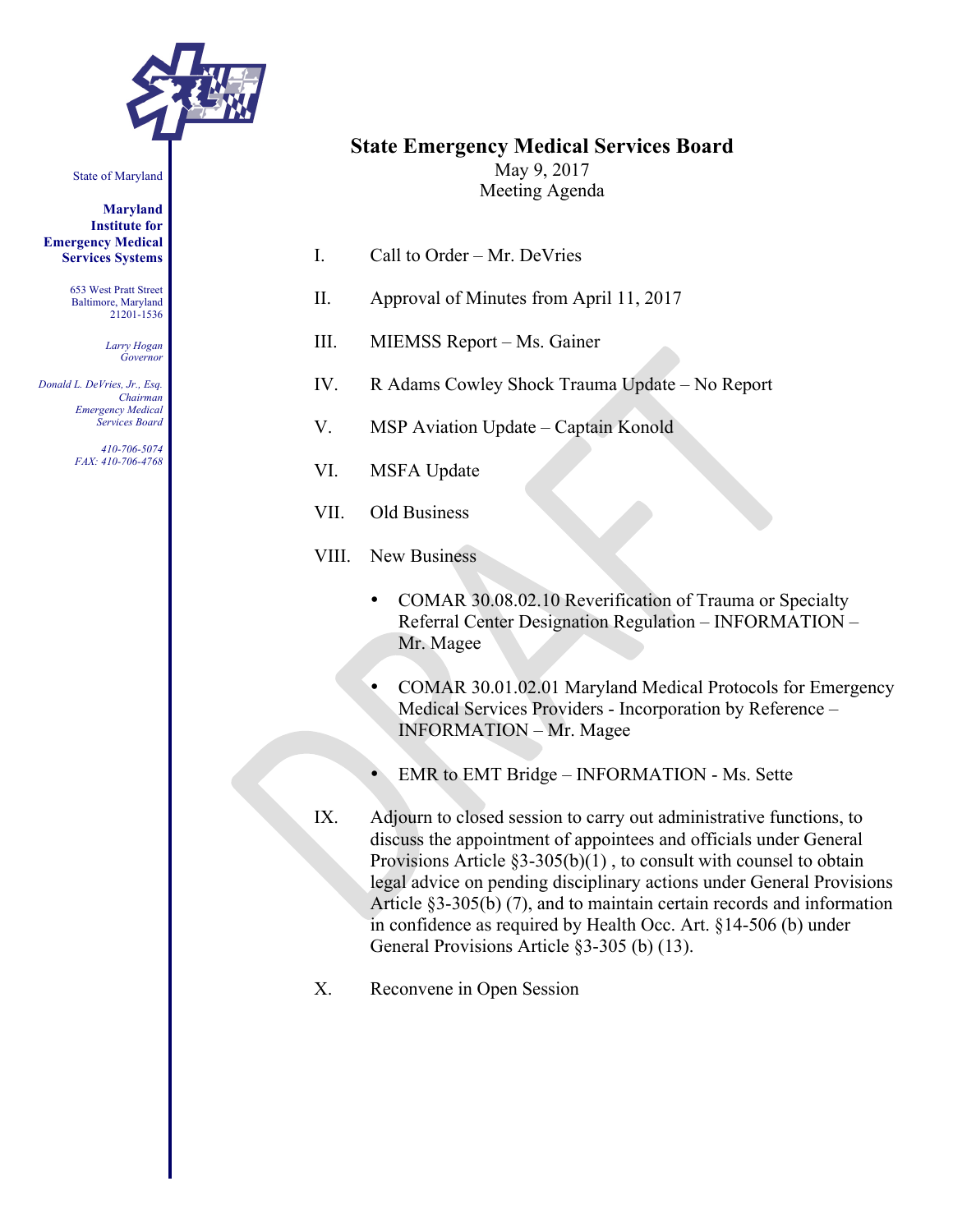

State of Maryland

**Maryland Institute for Emergency Medical Services Systems**

> 653 West Pratt Street Baltimore, Maryland 21201-1536

> > *Larry Hogan Governor*

*Donald L. DeVries, Jr., Esq. Chairman Emergency Medical Services Board*

> *410-706-5074 FAX: 410-706-4768*

#### **State Emergency Medical Service Board May 9, 2017**

#### **Minutes**

**Board Members Present:** Donald L. DeVries, Jr., Esq., Chairman; Vic Broccolino, Vice-Chairman; David Hexter, M.D.; Kyrle W. Preis III, NREMT-P; Mary Alice Vanhoy, RN; Sherry Adams ; Dany Westerband, M.D.; Murray Kalish, MD; George A. Cross, Jr.

**Board Members Absent:** Dean E. Albert Reece, MD; Sally L. D. Showalter, RN

#### **Others Present:**

**MIEMSS**: Ms. Gainer; Mr. Schaefer; Ms. Goff; Mr. Hurlock; Ms. Mays; Ms. Abramson; Ms. Alban; Ms. Gilliam

**OAG:** Mr. Magee; Ms. Sette

**RACSTC:** Ms. Carlson

**MSPAC:** Captain Konold; Lt. McMinn

Mr. DeVries welcomed everyone and asked for the approval of the minutes from the April 11, 2017 meeting.

**ACTION: Upon the motion Mr. Broccolino, seconded by Ms. Vanhoy, the Board voted unanimously to approve as written the minutes of the April 11, 2017, meeting.**

#### **MIEMSS**

A written copy of the MIEMSS Report was distributed.

Ms. Gainer highlighted Governor Hogan's declaration of a State of Emergency to combat the heroin and opioid crisis in Maryland and MIEMSS' participation in Maryland's prevention efforts. She said the state of emergency declaration will be renewed every thirty days. She said that Mr. Magee would be provide at another time an overview of the data requests that MIEMSS has received regarding EMS's response to opioid overdoses.

Ms. Gainer gave a brief update on the RFP for the Statewide Communications System. She also summarized the ED Overcrowding Strategic Workgroup's recent meeting regarding yellow alerts. Ms. Adams, who was a participant for DHMH at the workgroup meeting, said that it is helpful to have EMS input during the discussion with HSCRS, MHCC and MHA.

Ms. Gainer said that the week of May 22<sup>nd</sup> is Emergency Medical Services Week. The Star of Life and Right Care When It Counts awards ceremony will be held on May 24<sup>th</sup> at 10am in the Lowe House Building.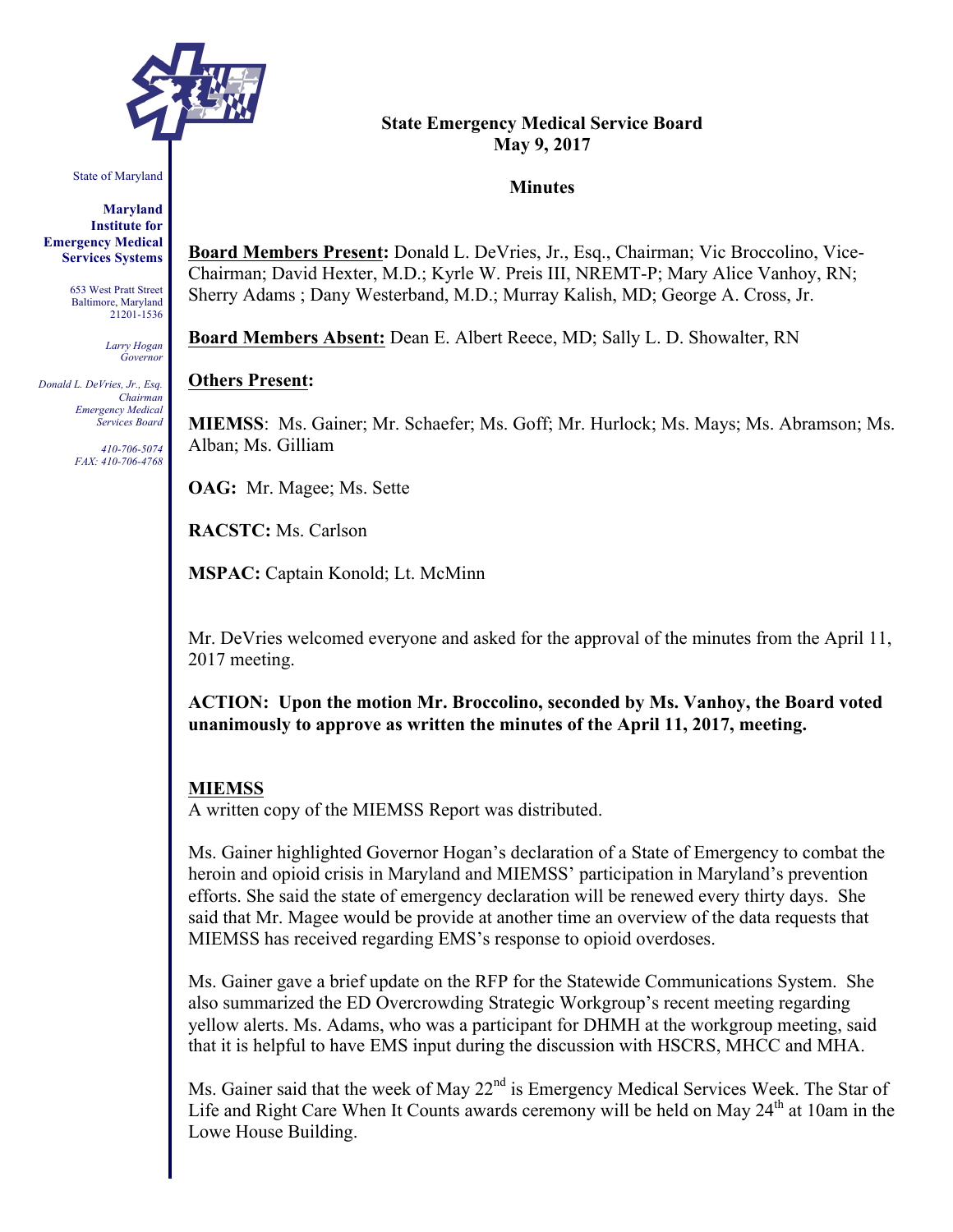# **MSFA**

Mr. Cross announced that the MSFA Cancer Walk will be held May 14<sup>th</sup> in Annapolis and that the MSFA annual Memorial ceremony will be held in Annapolis on June 4<sup>th</sup>.

# **R Adams Cowley Shock Trauma Center (RACSTC) –** No Report

# **MSPAC**

A copy of the MSPAC report was distributed.

Captain Konold reported The Flight Training Device (FTD) has been inspected by MSPAC personnel. Delivery of the FTD is being coordinated with Leonardo (formerly Agusta Westland) to plan the FTD arrival as the building that will house the FTD nears completion. This is important as the FTD needs to be located in a temperature and humidity controlled environment.

Captain Konold said that the Flight Training Building construction has begun. In its bi-weekly update meeting, DGS said that the current expected construction time frame for completion is late summer / early fall of 2017. Once the FTD is fully operational, it will be instrumental in reducing flight time on the AW-139 fleet.

Captain Konold announced that after a nationwide search, Mr. Lance Wood will be joining the MSPAC as the Director of Flight Operations on May  $24^{\text{th}}$ .

# **OLD BUSINESS** – N/A

## **NEW BUSINESS**

## COMAR 30.08.02.10

Mr. Magee presented the Reverification of Trauma or Specialty Referral center Designation Regulation to the EMS Board for information. A copy of the proposed regulations was distributed.

## COMAR 30.01.02.01

Mr. Magee presented the Incorporation by Reference (IRC) of the 2017 Maryland Medical Protocols for information. A copy of the IRC was distributed.

## COMAR 30.02.02.03

Ms. Sette presented for information the proposed change in Education Article, §13-516, Annotated Code of Maryland .03 which would incorporate the EMR-to-EMT Bridge course that had recently been developed. A copy of the proposed regulations was distributed. Ms. Sette added that Ms. Oliveira will be available to answer questions about the new course at the next Board meeting.